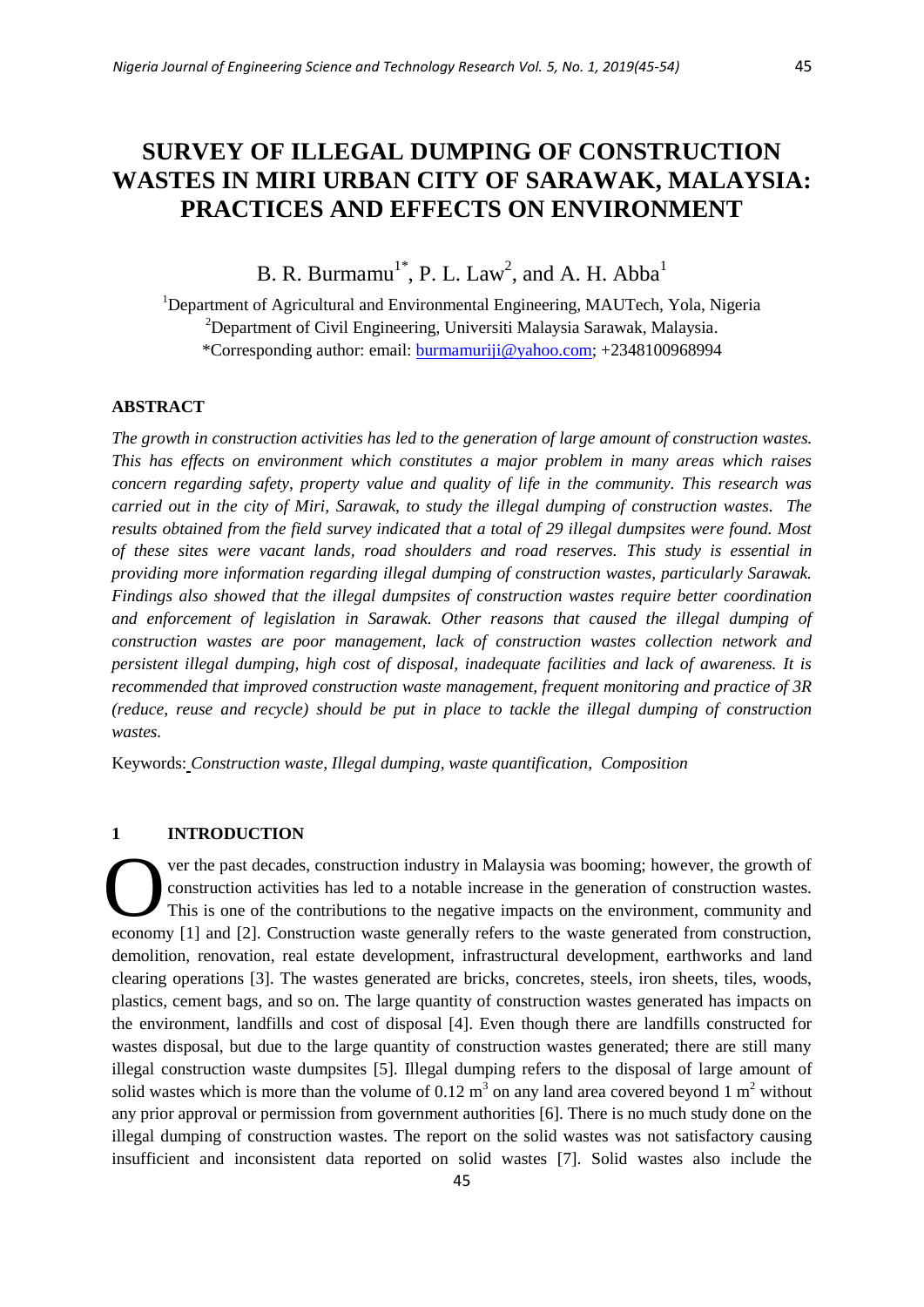construction waste. From the study done by Chong and Nasir (2001) in Danish Cooperation for Environment and Development (DANCED), Sarawak Sustainable Urban Development Project and Natural Resources and Environment Board, it gave information on construction wastes generation in Malaysia.

Currently, illegal dumping of construction wastes has become more serious not only in Malaysia, but also all over the world. In many areas, illegal dumping is a major problem which raises concerns regarding safety, property value and quality of life in the community [1]. Due to the increase in the disposal fees of the landfills, illegal dumping is becoming a serious solid waste management problem [5]. This research is focused on survey, issues and challenges in construction waste management which encouraged illegal dumping in Miri, Sarawak. Currently, there is no data on illegal dumping of construction wastes in Miri, Sarawak. Information regarding current construction waste management was obtained from the Miri City Council which provides information on landfill sites in Miri. A survey on illegal dumping practices was to identify the locations of illegal dumpsites of construction wastes, the amount and composition of construction wastes dumped illegally. The outcomes from this research work would then provide useful information for improving the current problem of illegal dumping of construction wastes and for further research.

## **2 METHODOLOGY**

## **2.1 Field Survey**

The proposed field survey at the illegal dumpsites of construction wastes for this project is a heap survey. In heap survey, quantification estimate of the construction waste is based on the shape of the waste dumped. It can be divided into two forms which are scattered and stockpiled. This field survey was also used by Natural Resources and Environment Board Sarawak (2016) for the estimation of construction waste quantities at illegal dumping sites [8]. Each waste heap was considered as one sample and the information were recorded in a different form. The procedure in heap survey is as follows: [9].

- i. Estimate the total sample by observation at the site. This is to make sure all the construction wastes were included in the survey;
- ii. A form is prepared to record the data from the site investigation; and
- iii. Identify and quantify the composition of each materials of the construction waste on site.

# **2.2 Layout of Construction Waste at Illegal Dumpsites**

The layout of construction wastes found at illegal dumpsites are scattered and stockpiled. For scattered wastes, it is assumed that the wastes are in the form of rectangular prism as shown in Figure 2 (a). The volume (Vs) was taken as the volume of the rectangular shape as in (1). While for stockpiled wastes, it is assumed that the wastes are in the form of rectangular base pyramidal shape as shown in Figure 2 (b). The volume  $(V_p)$  was taken as the volume of rectangular shape pyramidal shape, as in (2).

$$
V_s = L \times B \times H \tag{1}
$$

$$
V_p = \frac{1}{3} \times L \times B \times H \tag{2}
$$

Where; L, B, and H denote length, breadth and height of dumpsites respectively.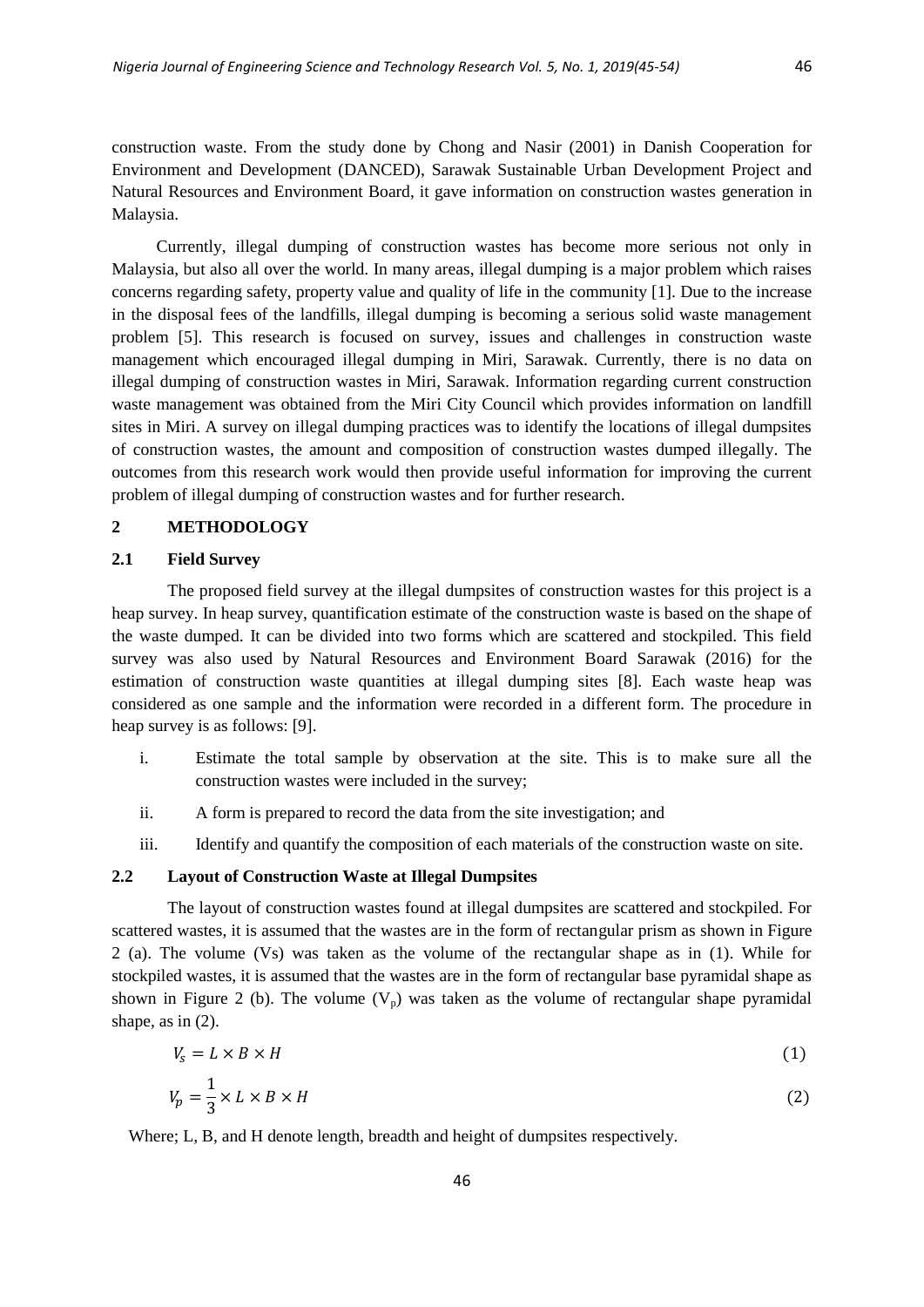From the volume calculated, the weight fraction  $(W_f)$  of each composition waste materials was estimated by multiplying the percentage of specific waste fraction at site and specific weight fraction of each material as in (3).

$$
W_f = P \times V \times D \tag{3}
$$

 $P =$  percentage estimate of each construction waste  $(\%)$ 

V = total volume of the sample  $(m^3)$ 

 $D =$  material density (tonne/m<sup>3</sup>)

# **2.3 Zoning System for Field Survey**

Miri City was divided into 6 zones to ease the field survey with Zone A, Zone B, Zone C, Zone D, Zone E, Zone F and Zone G. This zoning system is based on the Miri City Council (MCC) refuse collecting zoning system. Table 1 shows the sub-zones at each zone. Figure 1 shows a map of zoning system within Miri city area.

|  | Table 1. Zones and Sub-Zones in Miri City, Malaysia |  |  |  |
|--|-----------------------------------------------------|--|--|--|
|--|-----------------------------------------------------|--|--|--|

| Sub-zone<br>Zone |                                                                                                                                                        |
|------------------|--------------------------------------------------------------------------------------------------------------------------------------------------------|
| A                | Town areas (Includes Jalan Melayu to Jalan Krokop 1);                                                                                                  |
| B                | All primary and secondary schools;                                                                                                                     |
|                  | University / College / Hotels / Airport / Markets                                                                                                      |
|                  | All Commercial Centre;                                                                                                                                 |
|                  | Jalan Miri By-pass, Kadang Kerbau, Riam, Taman Bumiko, Golden<br>Hill Garden, Luak Bay;                                                                |
| D                | Taman Tunku;                                                                                                                                           |
| E                | Krokop (Taman Yakin, Boulevard Garden, Taman Desa Seri,<br>Jalan Krokop 1-10), Piasau (Piasau Jaya, Piasau Indah, Piasau Lorong<br>1-7, Shang Garden); |
| F                | PiasauLorong 8-12, Pujut area, Kuala Baram, Pulau Melayu, Lutong;<br>and                                                                               |
|                  | G Tudan, Senadin, Bandar BaruPermyjaya.                                                                                                                |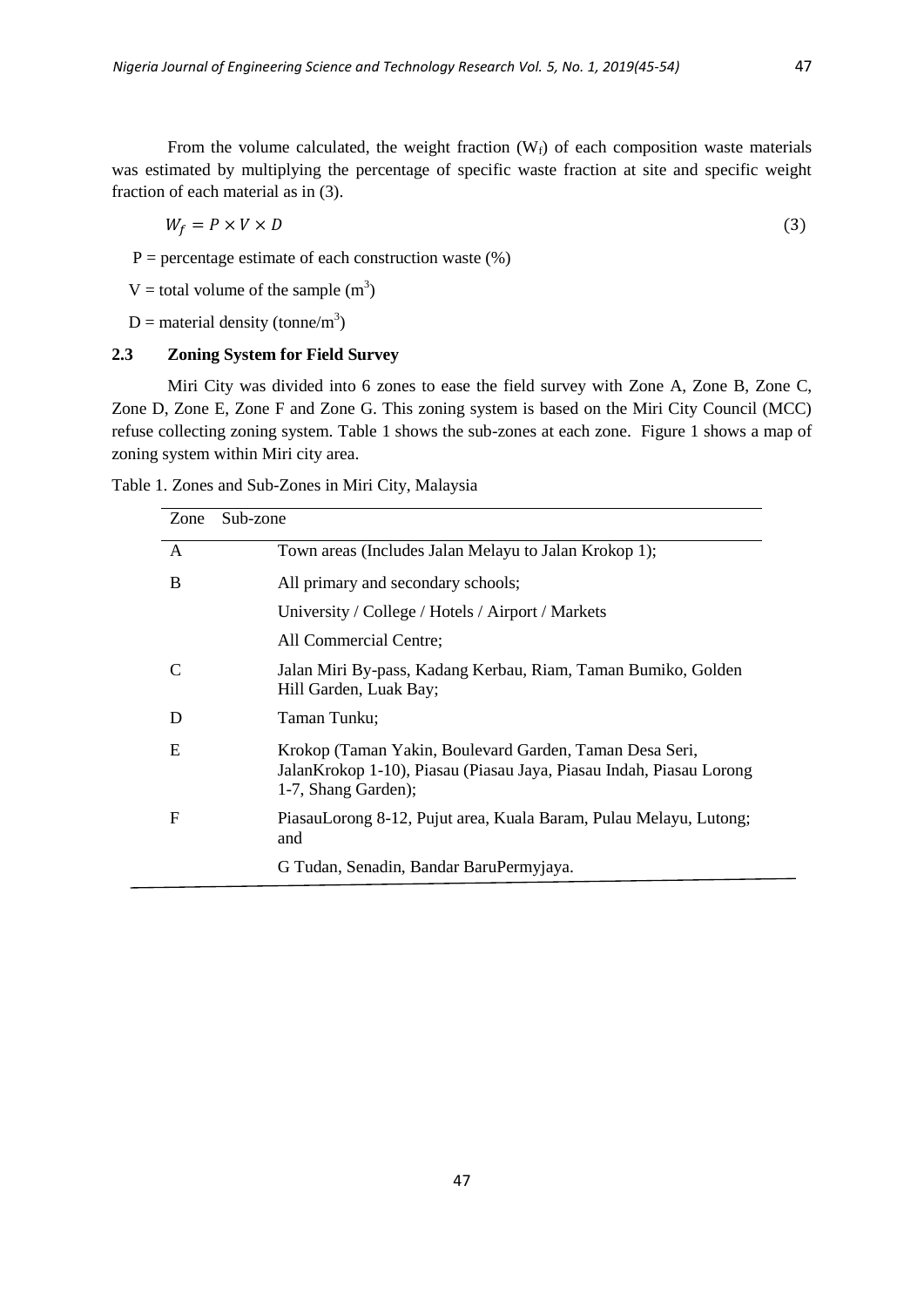

Figure 1. Map showing Zones in Miri City, Malaysia. Source [10]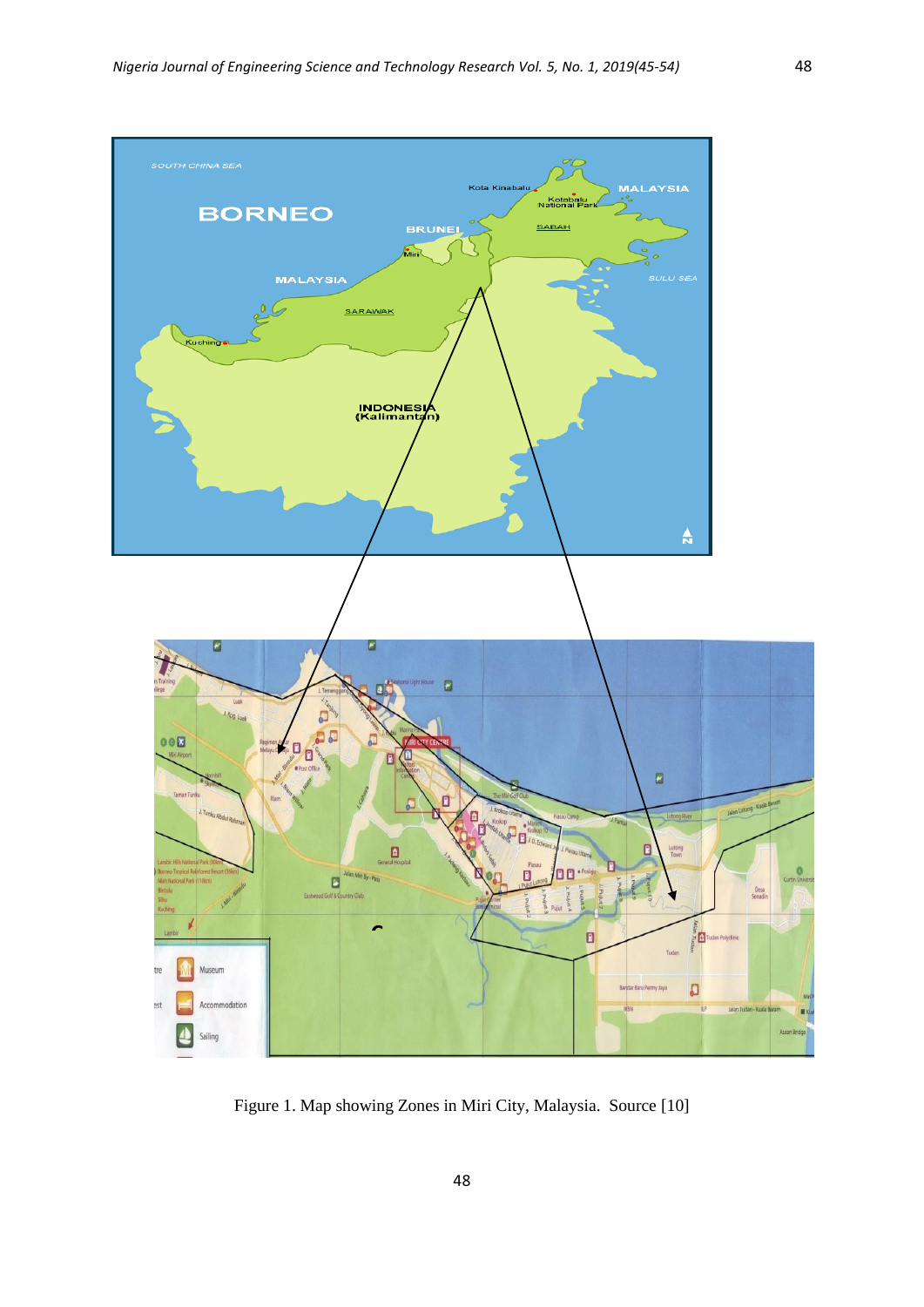## **2.4 Tools**

The tools used in this field survey include: camera, digital weighing machine and measuring tape. A digital camera was used to take photos of the illegal dumpsites of construction wastes as the evidence of the presence of the illegal dumpsites. A digital weighing machine was also used at the construction waste samples on illegal dumpsites. Measuring tape was used to measure dimensions of the heap samples for the estimation of the quantity of construction waste generated at illegal dumpsites.





Figure 2. Scattered and Stockpiled Wastes

# **3 RESULTS AND DISCUSSIONS**

## **3.1 Location**

Many illegal dumpsites of construction wastes were identified throughout the study area. The conducted field survey located 29 illegal dumpsites of construction wastes within Miri City. Zone G had the highest dumpsites while Zone F had the lowest dumpsites. From the field survey, it is noticed that illegal dumping of construction wastes grows when people continue to dump solid wastes at undesignated areas. Unfortunately, this leads to the growing illegal dumpsites of construction wastes. The location of illegal dumpsites depends on the condition of the surrounding area, which types of activities involved, whether there are any construction activities or renovation. Through the field survey, it was found that the area with renovation or construction activities do have illegal dumpsites consisting of construction wastes coming from nearby. The location of these illegal dumpsites is shown in Figure 2.

#### **3.2 Number of Illegal Dumpsites of Construction Wastes**

From the field survey, it was found that there was a total of 29 illegal dumpsites of construction wastes in Miri, Sarawak. The number of illegal dumpsites of construction wastes at each zone is shown in Table 2.

| ັ     |                                       |  |
|-------|---------------------------------------|--|
| Zones | Number of illegal construction wastes |  |
|       |                                       |  |
| B     |                                       |  |
|       |                                       |  |
|       |                                       |  |
| E     |                                       |  |
|       |                                       |  |
|       |                                       |  |

|  |  | Table 2. Number of Illegal Dumpsites of Construction Wastes in Miri City |  |  |
|--|--|--------------------------------------------------------------------------|--|--|
|  |  |                                                                          |  |  |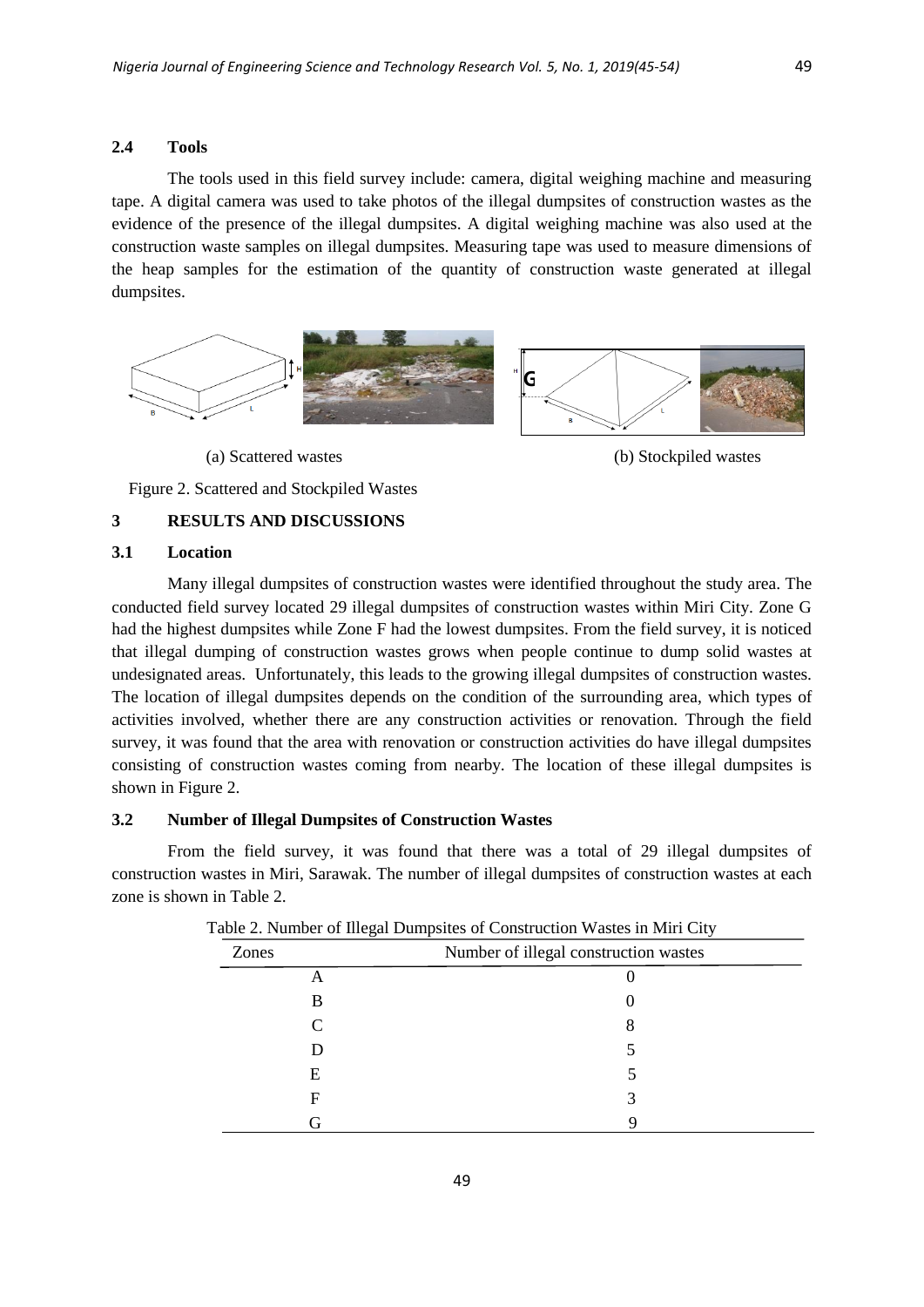From the field survey, Zone G had the highest number illegal dumpsites of construction wastes. There were 9 illegal dumpsites discovered in Zone G. Most of the areas in Zone G are residential. There is a only small portion of Desa Senadin being an industrial area. The large road reserve and vacant land in this area becomes the target of being illegal dumpsites. For example, Permy Technology Park, Tudan, is one of these industrial areas. The construction wastes from the nearby construction sites were dumped on the road reserve and vacant land. This is because it is near the construction sites.

There were 8 illegal dumpsites found in Zone C. The activities at the surrounding area of the sites are house renovation, industrial area and construction activities. The construction activities involved are residential and shop house construction. These construction activities led to the illegal dumping at that area. At Zone D and Zone E, 5 illegal dumpsites were found. The source of construction waste at illegal dumpsites comes from the renovation and construction activities near the area. From field survey, there are large spaces of vacant lands at Zone D and Zone E. The large spaces of vacant land become places of dumping construction waste illegally. Zone F has the lowest number of illegal dumpsites with only 3 illegal dumpsites. This is because there were no many construction activities there. Besides, the number of illegal dumpsites also depends on the distance of the construction sites to the dumpsites. The number of illegal dumpsites is higher near the construction sites or renovation activities site.

# **3.3 Characteristics of Illegal Dumpsites**

Normally, road reserve is one of the choices for illegal dumpsites of construction waste. The reason is easy access to the site for dumping of the construction wastes. The idle road reserve for dumpsite is normally far away from crowded area. So that the illegal dumpsites of construction wastes at there would not be discovered easily. The vacant land is also very popular for illegal dumping of construction wastes. The reason is easy access and usually near to the construction site. From the field investigation, most of the vacant lands beside or near the construction sites have somehow become illegal dumpsites of construction wastes. The quantity of the construction wastes dumped at the vacant land is in large quantities. The size of the illegal dumpsite of construction wastes on road shoulders is small. The amount of the construction waste dumped is much smaller compared to others. Most of the illegal dumpsites at road shoulders were found at residential areas. The construction wastes dumped at these sites were from house demolition and renovation. Unfortunately the construction wastes dumped at the road shoulders were not removed by the contractors. Illegal dumpsites of construction wastes at the road shoulders affect the environment and property value of the area.

# **3.4 Composition and Quantities of Construction Wastes at Illegal Dumpsites**

The composition and quantities of construction wastes were estimated during site investigation. Main components of construction waste found were: wood, concrete, brick, tiles or ceramics, soil and aggregates, hazardous waste, sand, steel and others. Table 3 below shows the amount of construction wastes dumped illegally at all zones.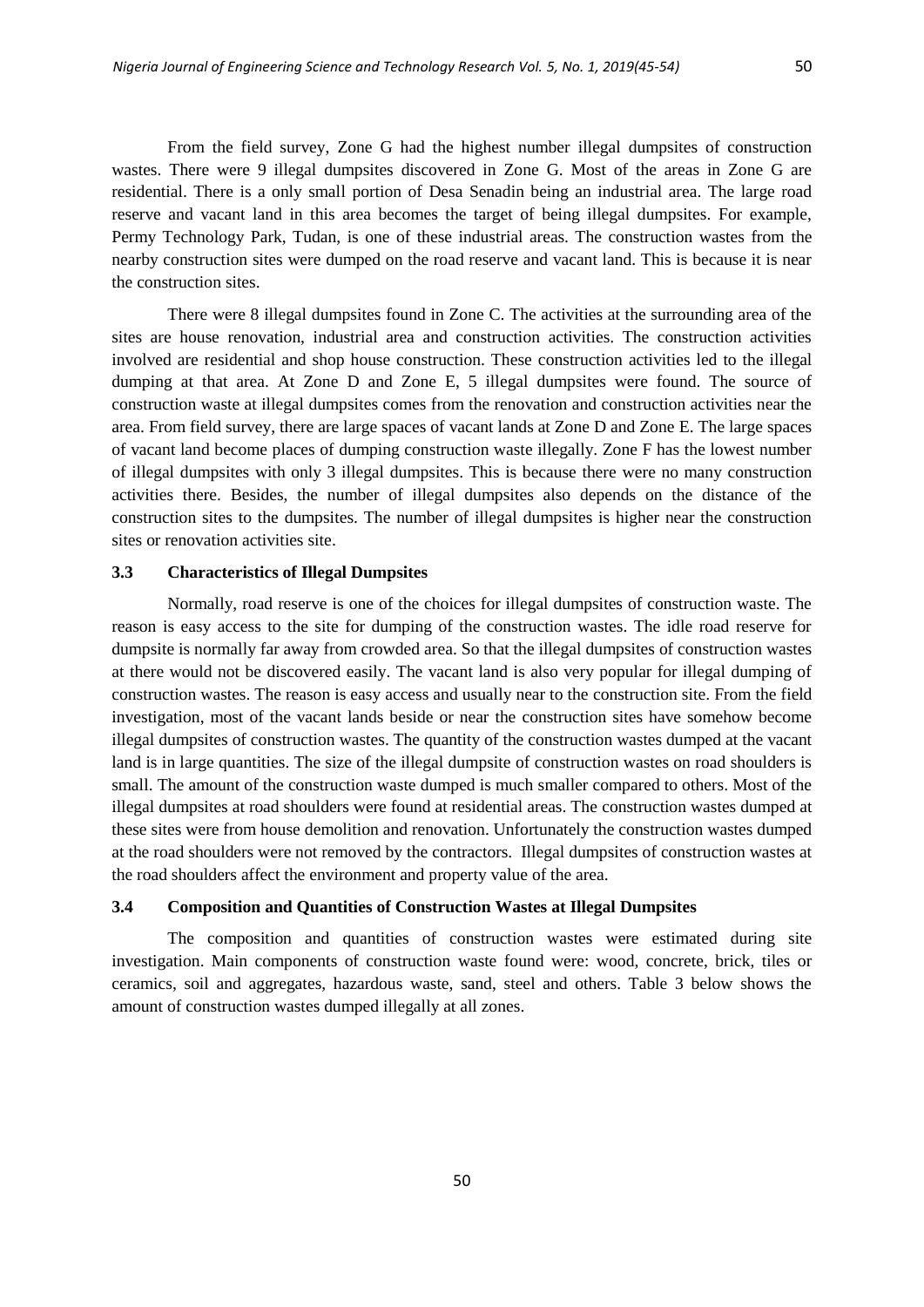| Zone                      | $\mathbf C$    | D      | E                | F     | G      |
|---------------------------|----------------|--------|------------------|-------|--------|
| Waste Type                | Weight (tonne) |        |                  |       |        |
| Wood                      | 114.63         | 9.26   | 52.17            | 13.34 | 7.33   |
| Concrete                  | 114.51         | 55.20  | 24.00            | 6.07  | 48.85  |
| <b>Brick</b>              | 63.36          | 68.13  | 12.50            | 1.39  | 114.64 |
| Tiles/<br>Ceramics        | 0.40           | 2.37   | 8.69             | 0.20  | 16.71  |
| Soil<br>and<br>Aggregates | 96.19          | 31.68  | 7.20             | 2.88  | 16.71  |
| Hazardous                 | 0.07           | 1.95   | $\boldsymbol{0}$ | 0.20  | 1.20   |
| Sand                      | $\theta$       | 2.88   | 2.88             | 30.24 | 1.12   |
| Steel                     | $\mathbf{0}$   | 3.76   | $\boldsymbol{0}$ | 0.10  | 3.55   |
| Others                    | 17.79          | 21.94  | 5.70             | 2.57  | 3.27   |
| Total                     | 406.95         | 197.17 | 113.14           | 56.99 | 196.99 |

Table 3. Summary of Construction Wastes Generation at Zones C, D, E, F and G

The quantity of construction waste found at illegal dump sites ranged from 56.99 to 406.95 tonnes. As seen in Table 3 of summary of wastes generation at each zone above, Zone C has the largest amount of construction waste at illegal dump sites, which is 406.95 tonnes. Zone E has the lowest amount of construction waste, which is 56.99 tonnes.

Wood is the main material in construction which is used for timber formwork, false work, and scrap timber. Wood waste at all the illegal dumpsites ranged from 7.33 to 114.63 tonnes. It is the highest waste stream by measures of total weight found at Zone C and Zone E, which are 114.63 tonnes and 52.17 tonnes. The wide use of timber in the construction industry in Miri is due to the enormous timber resources in Sarawak. Among the illegal dumpsites found, the lowest wood waste generation is identified at Zone G, which is 7.33 tonnes. Concrete waste disposed on the illegal dumpsites at all zones ranged from 6.07 to 114.51 tonnes. Concrete waste does not make up any highest or lowest amount of construction waste in any zone. The quantity of concrete waste is highest at Zone C, which is 114.51 tonnes. The quantity of concrete waste dumped is similar to the wood waste amount in Zone C. Brick is one of the major components of construction waste which is used in wall partition. The amount of brick wastes ranged from 1.39 to 114.64 tonnes with the highest found at Zone G and the lowest was Zone F. The brick wastes found at illegal dumpsites usually is clay and concrete bricks. Tiles or ceramics ranged from 0.20 to 16.71 tonnes, soil and aggregates ranged from 2.88 to 96.19 tonnes, hazardous wastes ranged from 0 to 1.95 tonnes, sand and steel both ranged from 0 to 2.88 tonnes and others ranged from 2.57 to 21.94 tonnes. Hazardous materials such as asbestos (roof), fibre cement (ceiling) and gypsum sheet are expensive. So, hazardous materials were handled carefully to minimize wastage and increase in building cost. Scrap steel has high price in market. Due to the recyclability of steel, steel wastes were collected for resell purpose to earn extra income to cover the cost of construction works. The other wastes are mixed with wood, cement, bricks, steel, hazardous waste, soil and aggregates. Among all the zones, the largest composition of construction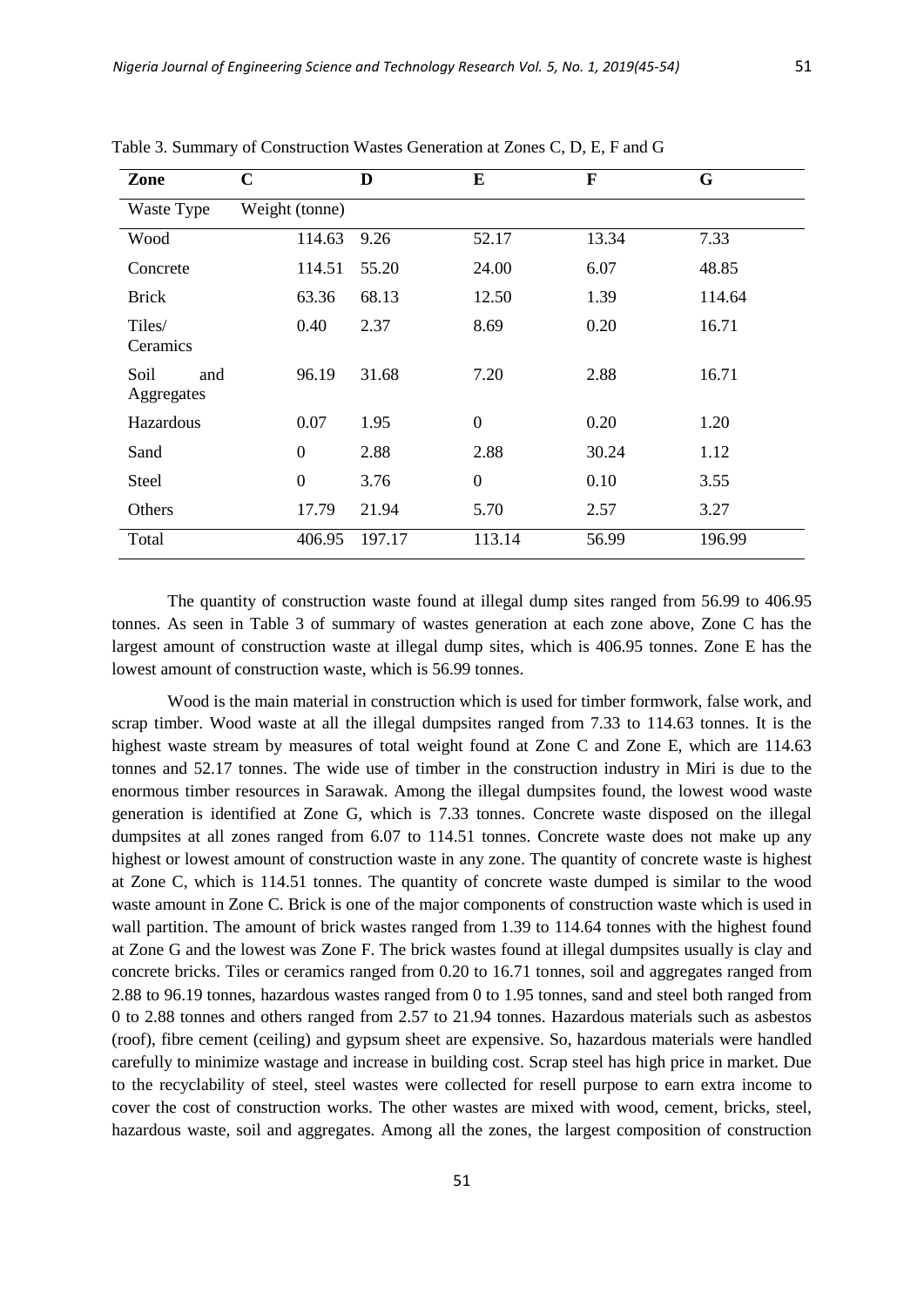wastes found is in Zone C (41.9%), followed by Zone D and Zone G both 20.3%, Zone E (11.6%) and Zone F (5.9%). This is shown in Figure 3.



Figure 3. Pie Chart showing Composition of Construction Wastes Dumped illegally at all Zones

## **3.5 Issues and Challenges**

In Sarawak, there is lack of description for the regulations [8]. Thus, a clear legislation on the disposal of construction wastes should be provided to encourage contractors or developers to consider waste minimization through the concept of reduce, recycle and reuse (3R) for zero wastes construction activities. There are various laws and regulations provided to control the negative impacts caused by the construction industry including the generation of pollution in other places. Unfortunately, only partial success was attained [2]. Common problems in enforcement are lack of authorization, lack of experienced and trained enforcement officers and insufficient manpower. This is because the local authorities do not have enough funds to support enforcement efforts on construction wastes disposal [2]. Enforcement officers should monitor the construction activities to make sure the construction wastes are disposed at designated landfills. Another issue of construction wastes disposal is inadequate facilities at landfills in Miri. The existing dumpsites at Miri, located at Kuala Baram and Sibuti do not have adequate facilities for the recycling purpose and any sorting of the construction wastes disposed. The Kuala Baram dumpsite has limited space for landfill, which is only 7.5 hectares of operated area. There is no proper dumpsite for construction wastes. It is a common practice for the contractors or developers to arrange their own transportation for construction wastes disposal to dumpsites. The nearest landfill operated by Miri City Council is at Kuala Baram. The landfill site covers the area of 7.5 hectares. The size of the landfill at Kuala Baram is smaller compared to the one at Bekenu. The Bekenu landfill has the area of 110 hectares and it is operated by Bekenu District Council. Bekenu landfills are further away from Miri city. Therefore, contractors or developers choose to dispose their construction wastes at Kuala Baram landfills. However, it is not sufficient for the construction wastes. The characteristics of illegal dumping of construction wastes are related to the location of persistent illegal dumping. The common areas for illegal dumpsites were identified to be on vacant lands, road shoulders and road reserves. Through field investigation, vacant lands were found to be the most preferable places for illegal construction wastes disposal. The transportation cost is included as part of the construction cost. This may prompt the contractors or developers to find alternate way to dispose the construction wastes. Thus, illegal dumping becomes an easy way and cost saving for some contractors or developers.

Parties that are involved in construction sector are developers, contractors, consultants, local authorities and communities. During the field study, it was spotted that the parties involved especially contractor or developer had no awareness of effects of the construction waste. Miri City Council, Natural Resources and Environment Board and Department of Environment focused on the solid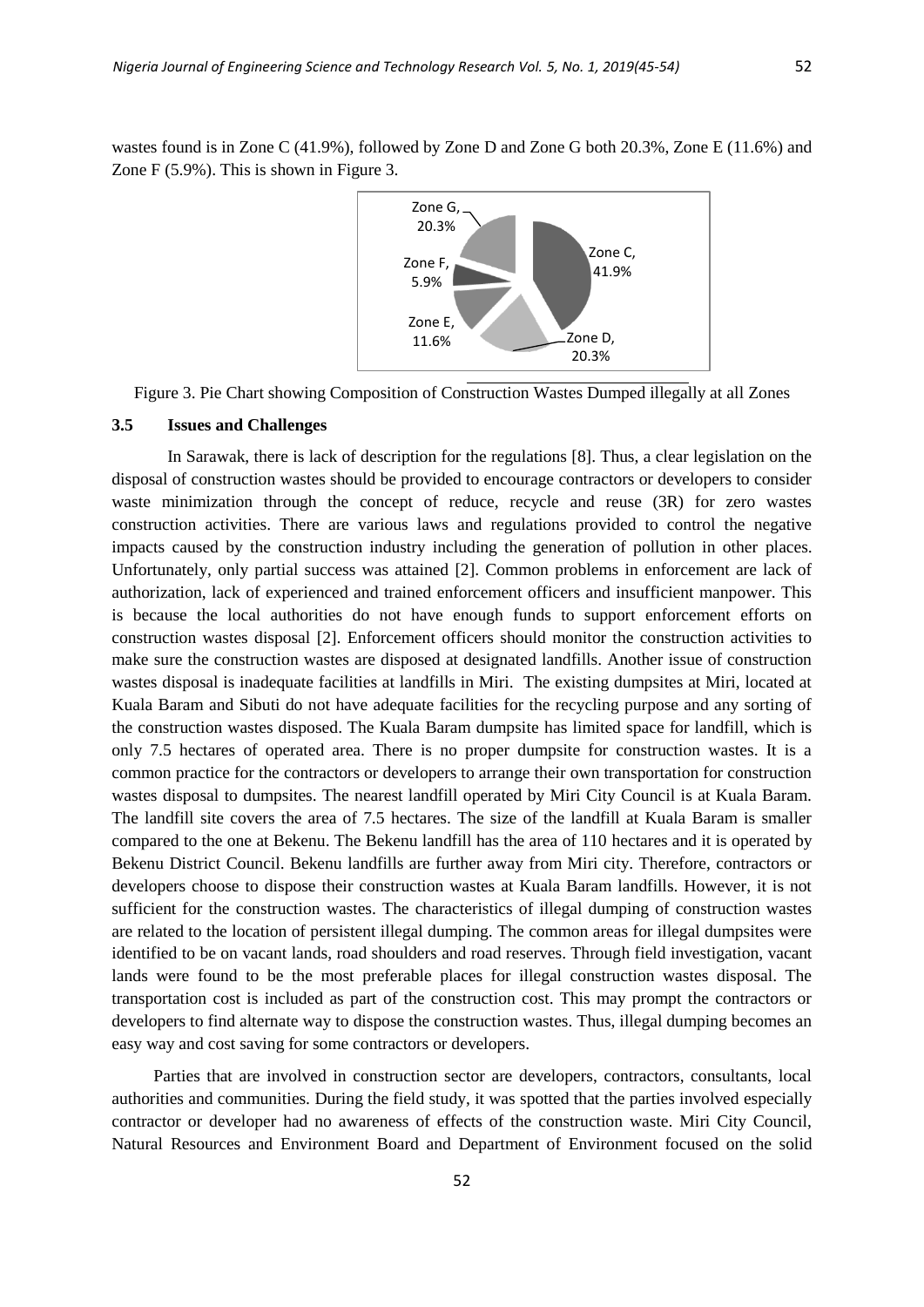municipal wastes compared to the construction wastes. This caused the illegal dumping of construction wastes go unchecked. Besides, attitudes of local communities regarding illegal dumping of construction wastes are not encouraging basic sanitation in the city. Local communities do not care of illegal dumping of construction wastes. Lack of care by the local communities partly caused the illegal dumping of construction wastes unchecked. This prompts the contractors or developers to dump their waste illegally.

#### **4 CONCLUSIONS**

In conclusion, this study has useful information regarding illegal dumping of construction wastes. The illegal dumping of construction wastes in Miri city is not at an alarming stage now. However, local authorities, parties involved in construction industry and the local communities have to pay more attention on this issue as it may get worse if there is no further action plan taken. Good construction wastes management should be practiced by contractors and developers to prevent excessive construction wastes generation. The contractors or developers should be aware and practice the appropriate construction method to reduce wastes generation during construction. From the findings of the illegal dumpsites of construction waste, it reflects the poor management of construction wastes. The contractors or developers do not have appropriate management strategies for construction wastes disposal. Construction Industry and Development Board (CIDB) do not have training programs and seminars regarding construction waste management. Parties involved in construction industry should undergo training regarding sustainability building and wastes management. Enforcement and frequent monitoring at construction sites or illegal dumpsites of construction wastes by local authorities and government agencies is recommended. The purpose of frequent monitoring at construction sites is to make sure the construction wastes are managed in a planned and appropriate way. Frequent monitoring at illegal dumpsites of construction waste is to put off the practice of dumping the construction wastes illegally. The recycling program should be commercially promoted by private agencies and local authorities. The recyclable waste materials should be categorized to make the collection easier and systematic according to the material types. Recycling can reduce the impacts on the environment and illegal dumping problem. For example, concrete can be crushed into smaller sizes and used as secondary aggregates in concrete mixing or any other structural layer for landfills.

# **REFERENCES**

- 1. Begum et al. (2007). [Attitude and behavioral factors in waste management in the construction](http://www.sciencedirect.com.dbgw.lis.curtin.edu.au/science?_ob=ArticleURL&_udi=B6VDX-4VVN4V1-1&_user=41361&_coverDate=04%2F30%2F2009&_alid=913171147&_rdoc=32&_fmt=high&_orig=search&_cdi=5994&_sort=d&_st=4&_docanchor=&_ct=631&_acct=C000004498&_version=1&_urlVersion=0&_userid=41361&md5=b2db3ffc8eff25eecca92d4491f6ec21)  [industry of Malaysia,](http://www.sciencedirect.com.dbgw.lis.curtin.edu.au/science?_ob=ArticleURL&_udi=B6VDX-4VVN4V1-1&_user=41361&_coverDate=04%2F30%2F2009&_alid=913171147&_rdoc=32&_fmt=high&_orig=search&_cdi=5994&_sort=d&_st=4&_docanchor=&_ct=631&_acct=C000004498&_version=1&_urlVersion=0&_userid=41361&md5=b2db3ffc8eff25eecca92d4491f6ec21) *Resources, Conservation and Recycling*, vol. 53, no. 6, pp. 321-328*.*
- 2. Mahayuddin, S.A., Pereira, J.J., Badaruzzaman, W.H.W., Mokhtar, M.B. (2008). Construction waste management in a developing country: Case study of Ipoh, Malaysia, WIT Transactions on Ecology and the Environment 2008, Vol. 109, pp. 481-489.
- 3. Tang H.H, Soon H.Y & Larsen Ib (2003) Solid Waste Management In Kuching, Sarawak Government / Danida UEMS Project, Natural Resources and Environment Board (NREB), Sarawak and Danish International Development Agency (DANIDA).
- 4. Kartam et. al. (2004). Environmental management of construction and demolition waste in Kuwait, Waste Management, vol. 24, no. 10, pp. 1049 – 1059.